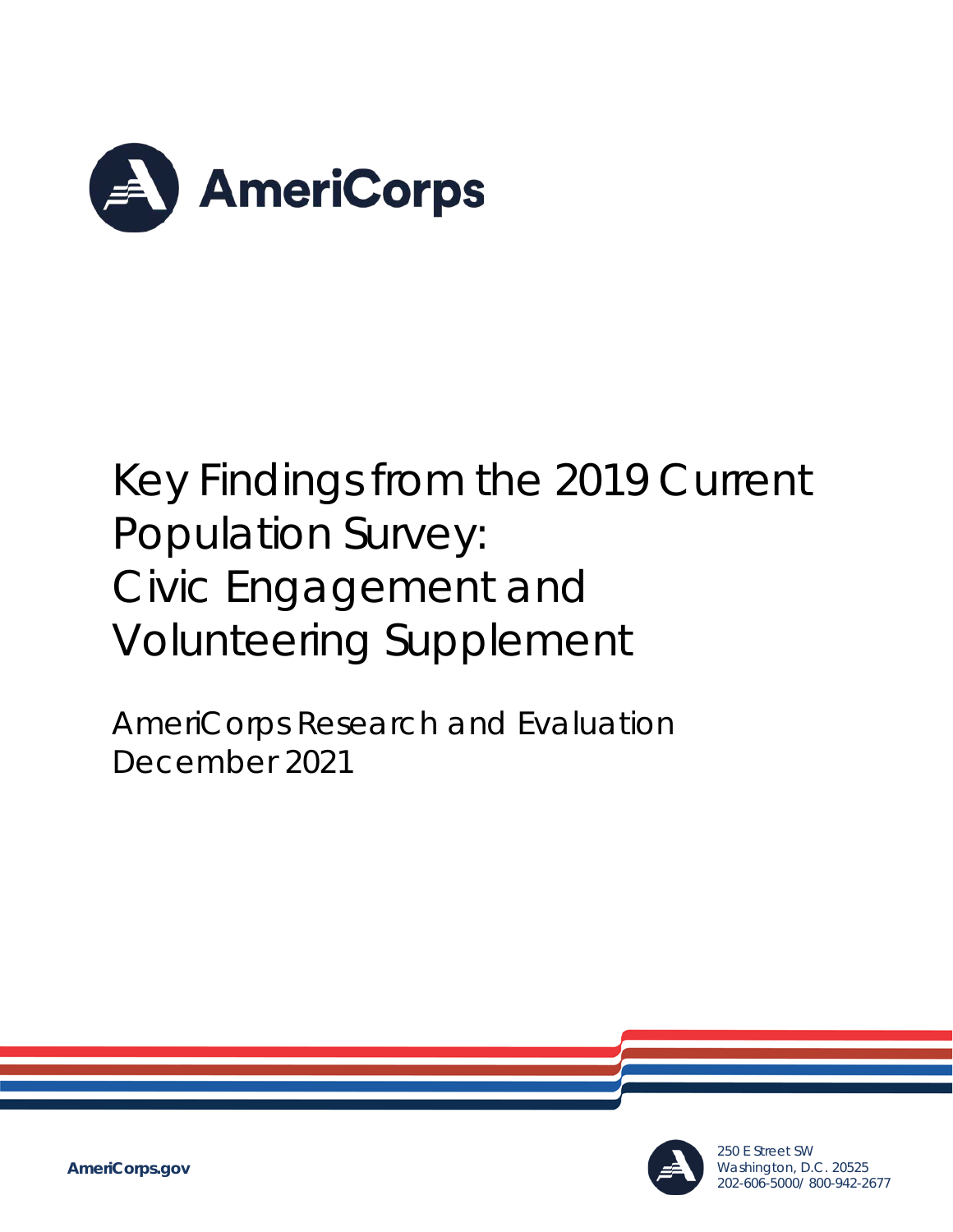

This is an internally produced report from AmeriCorps Research and Evaluation, authored by Laura Hanson Schlachter, Ph.D. Please reach out to [evaluation@cns.gov](mailto:evaluation@cns.gov) with any questions.

#### **Suggested citation:**

AmeriCorps, Office of Research and Evaluation. (2021). *Key Findings from the 2019 Current Population Survey: Civic Engagement and Volunteering Supplement*. (by Laura Hanson Schlachter, Ph.D.). Washington, DC: Author.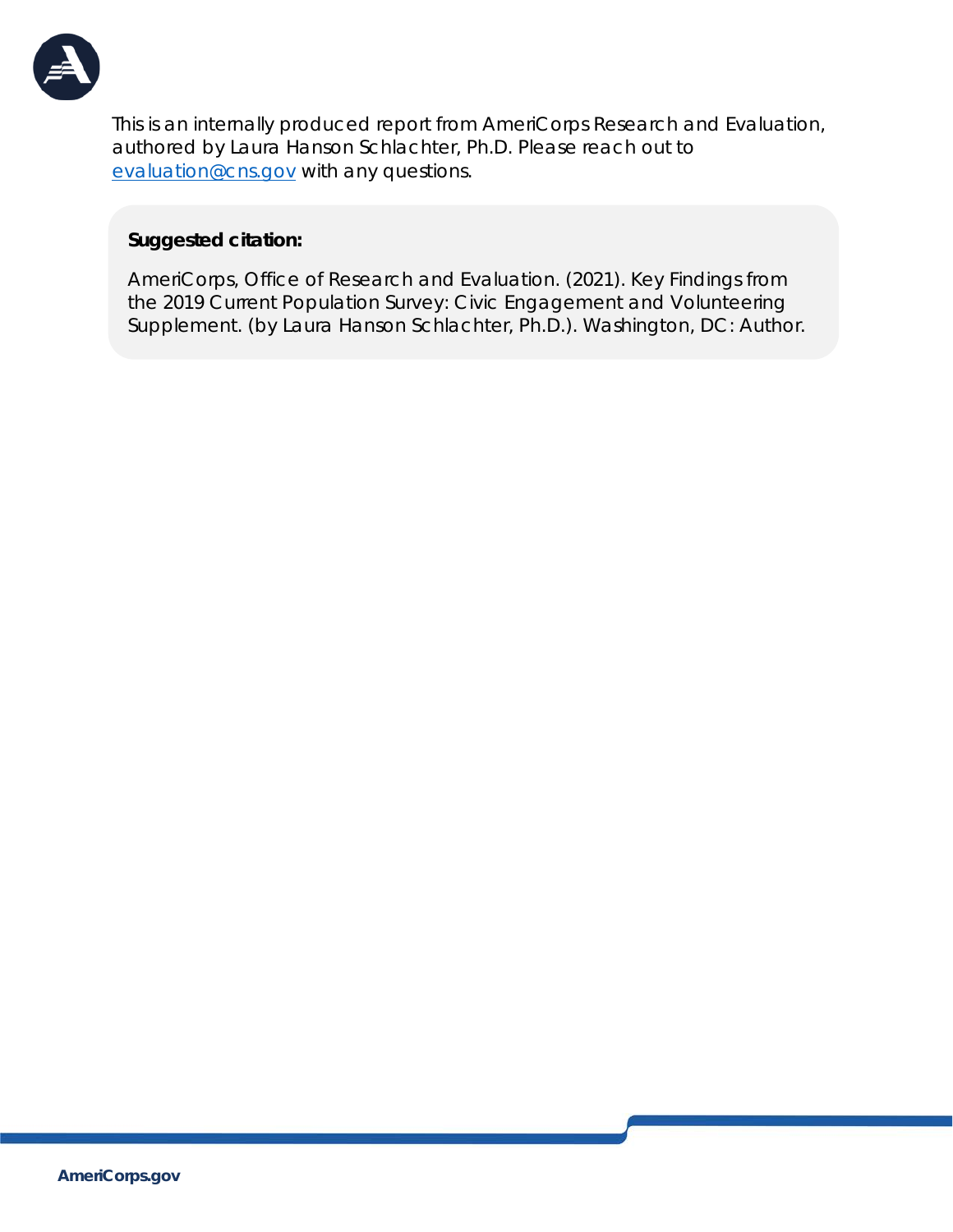

#### Executive Summary

Volunteering and national service are cornerstones of democratic participation and civility in American society. Unpacking trends in civic behavior is a first step toward developing a comprehensive plan to unify the country in this moment of national reckoning.

As the most robust longitudinal survey on the topic, the Current Population Survey (CPS) Civic Engagement and Volunteering (CEV) Supplement provides valuable insight into America's civic health over time. This report summarizes top-level findings from the 2019 data and identifies opportunities for future research.

**The national organization-based volunteering rate has remained stable over the past two decades.** In 2019, an estimated 30 percent of Americans or 77.9 million people reported they volunteered for an organization or association.

**Consistent with previous research, 2019 volunteering rates vary by demographic, socioeconomic, and family characteristics.** Unpacking these patterns requires an intersectional approach that understands social inequalities like race, class, and gender as deeply intertwined.

**Volunteering represents only one dimension of a much larger array of civic activity in the U.S.** Although volunteering has received the lion's share of attention in policy debates about national service, the 2019 CPS CEV echoes a growing body of AmeriCorps-funded research about how different groups engage in and are impacted by civic activity across communities, demographic characteristics, and geography.

**Several questions raised by the 2019 CPS CEV warrant further investigation.** For example, future research should examine variation in volunteering intensity, pathways and barriers to various types of civic engagement for different groups, and implications for national service programs.

**The most recent wave of CPS CEV data collected in September 2021 offers unique opportunities to examine the impacts of COVID-19 and policy interventions on America's civic health.** New questions will also shed light on the relationship between work and civic life.

Data from the CPS CEV is a necessary but insufficient piece of a larger puzzle: how can we best address the urgent challenges facing our nation in a way that reinvigorates our civic health? Situating findings from this report in broader scholarship and policy conversations will help the nation begin charting a new path forward.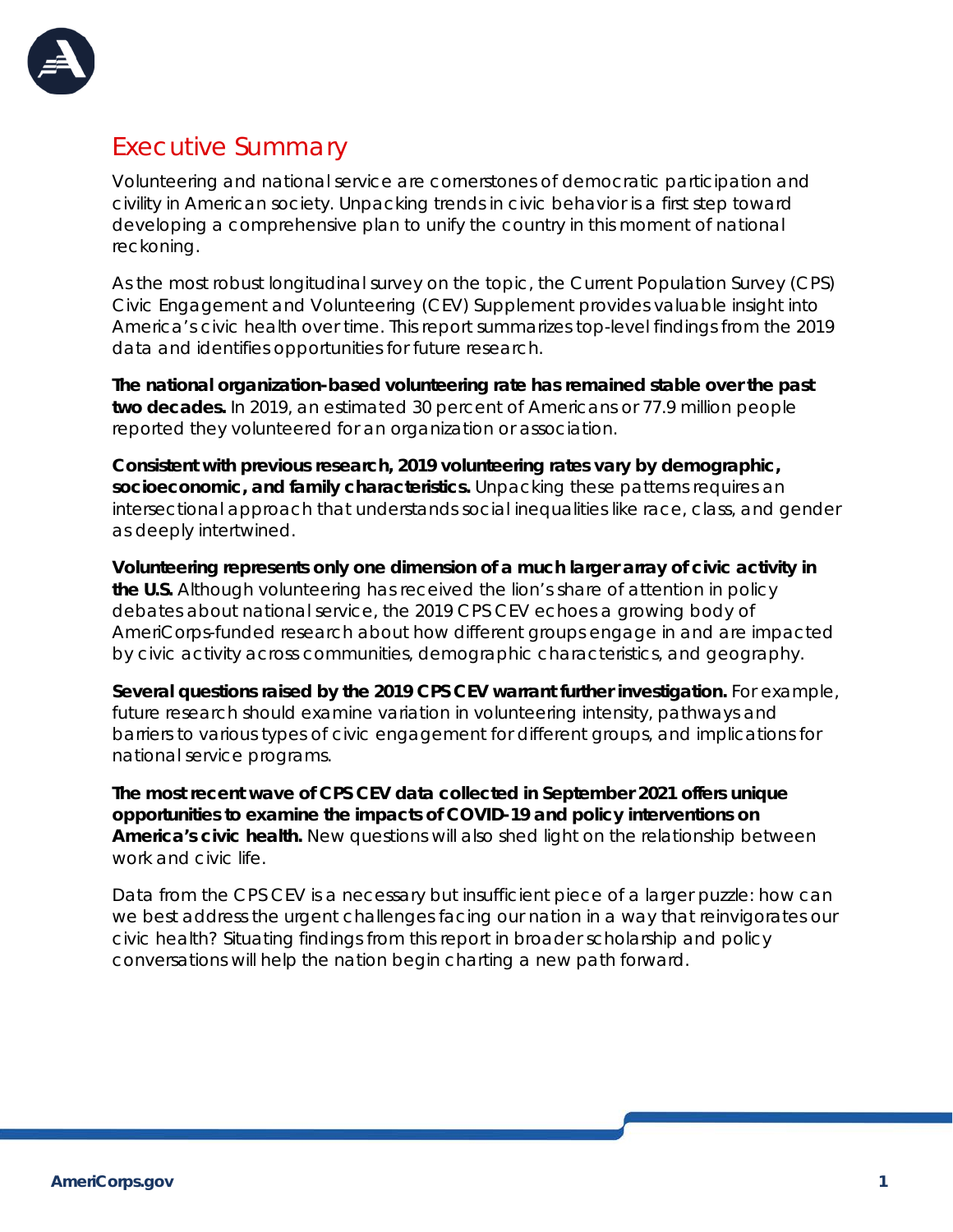

#### Why Measure Civic Engagement and Volunteering?

An extensive body of research documents links between well-being and civic life. Since Alexis de Tocqueville (1839) first proposed that civic participation is foundational to democracy in America, scholars have found that the vitality of the civic sphere is closely associated with indicators of social, economic, physical, and mental health. For example, studies have found links between educational outcomes and social capital (Turley et al. 2017), social relationships and mortality risk (Holt-Lunstad et al. 2010), and neighborhood-level collective efficacy and crime rates (Sampson et al. 1997). Civic ties are also crucial for community resilience in the face of natural disasters and other tests of collective strength (see e.g. Erikson 1976, Klinenberg 2015). Taken together, the evidence suggests that addressing intersecting crises like climate change, racial inequality, and political polarization requires understanding and investing in America's civic infrastructure.[i](#page-10-0) National service programs that systematically build volunteer capacity in communities are one crucial piece of the puzzle. Federal statistics are another.

Since 2002, the nation's most robust longitudinal data on Americans' civic engagement and volunteering behavior has come from AmeriCorps-sponsored supplements attached to the Current Population Survey (CPS).<sup>[ii](#page-10-1)</sup> The CPS has a unique research design that not only provides vital monthly labor force statistics but also permits reliable estimates at the state level and panel analysis at one-year intervals.<sup>[iii](#page-10-2)</sup>

In 2010, the AmeriCorps Office of Research and Evaluation sponsored the convening of a group of experts to assess existing data collection efforts related to social capital, civic engagement, and social cohesion and make recommendations about how best to measure these constructs in the CPS. The resulting report (National Research Council 2014) informed the launch of a new supplement on Civic Engagement and Volunteering (CEV)<sup>[iv](#page-10-3)</sup> to be administered biennially starting in 2017. The findings discussed below are based on the second wave of CPS CEV responses collected from 139,217 households in all 50 states and the District of Columbia in September 2019.

The National Research Council (2014) also recommended complementing the CPS with more research at the subnational or local levels by using diverse research approaches to tap into the complexity of volunteering and civic engagement. In response, the AmeriCorps Office of Research and Evaluation developed a research grant program for institutions of higher education and awarded 34 cooperative agreement grants from 2015 to 2018.[v](#page-10-4) These studies are demonstrating the wide variety of ways that different groups civically engage across communities, demographic characteristics, and geography (see e.g. Crittenden et al. 2020, Nesbit et al. 2018), including the prevalence of informal forms of volunteering among youth of color (Wray-Lake and Abrams 2020). They also show how volunteering and national service impacts members, organizations, and communities – especially in terms of employment outcomes (Benenson et al. 2016, CIRCLE 2021, Konrath et al. 2020, Whitsett et al. 2018)<sup>[vi](#page-10-5)</sup> and subjective well-being (Velasco et al. 2018). Taken together, these results show that triangulating robust national survey data with administrative records, in-depth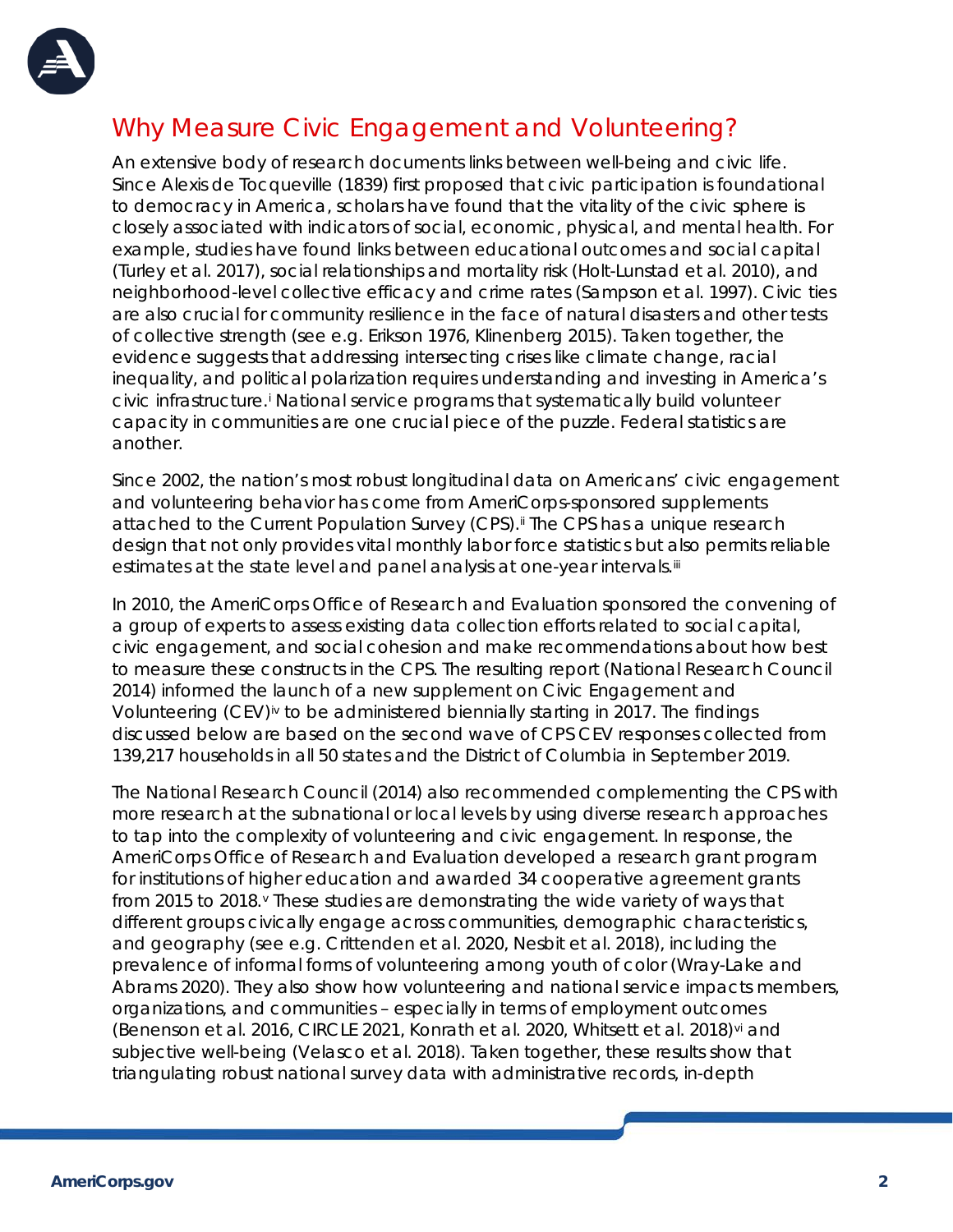

interviews, ethnographies, and other types of qualitative and community-based data provides an even richer picture of civic engagement and volunteering across the United States.

#### Organizational Volunteering in America

The 2019 CPS CEV finds that an estimated 30 percent of Americans or 77,949,981 people reported they volunteered for an organization or association in the previous year.[vii](#page-10-6) This volunteering rate is comparable to 2017 and has remained largely stable over the past two decades. In total, these volunteers served an estimated 5.8 billion hours[viii](#page-10-7) with an economic value of \$147 billion.[ix](#page-10-8)

Although the average volunteer contributed 74 hours of their time in the previous year, the mean obscures substantial underlying variation. Total time volunteered from September 2018 to 2019 ranged from 1 to 500 hours with a quarter of volunteers serving 10 hours or less, another quarter serving 90 hours or more, and five percent serving 360 hours or more.<sup>[x](#page-10-9)</sup>

Consistent with a large body of research, the 2019 CPS CEV suggests that volunteers for U.S. organizations and associations are disproportionately female, white, non-Hispanic, and middle-aged (Musick and Wilson 2008, National Research Council 2014). A third of women volunteered compared to a quarter of men, while 32 percent of whites volunteered compared to 25 percent of those of another race and 23 percent of Blacks. Only 19 percent of Hispanics (who may be of any race) volunteered compared to almost a third of non-Hispanics. The median volunteer is 47 years old and the volunteering rate is highest among members of Generation X born between 1965 and 1980 (35 percent). [xi](#page-10-10)

Also consistent with previous studies, socioeconomic and family characteristics are associated with substantial variation in rates of organization-based volunteering (Musick and Wilson 2008, Wiertz and Lim 2019). For example, rates increase dramatically with educational attainment (12 percent among those with less than a high school diploma compared to 44 percent among those with a college degree or higher) and annual household income (approximately 20 percent among those in households making less than \$40,000 compared to 45 percent making \$150,000 or more). Rates of organizational volunteering are also relatively higher among part-time workers (37 percent) and parents of school-aged children (43 percent compared to 29 percent of parents of young children), who tend to have more discretionary time, network ties, and other personal circumstances that support civic engagement (Brady et al. 1995, Goldstone and McAdam 2001, Roth 2016). [xii](#page-10-11)

These findings underscore calls for a more intersectional approach to investigating civic life in America that understands social inequalities like race, ethnicity, class, and gender as deeply intertwined rather than additive (Collins 2019). For instance, differences in organizational volunteering rates within racial subgroups vary widely by educational attainment in the 2019 CPS CEV. As Figure 1 indicates, the percentage-point difference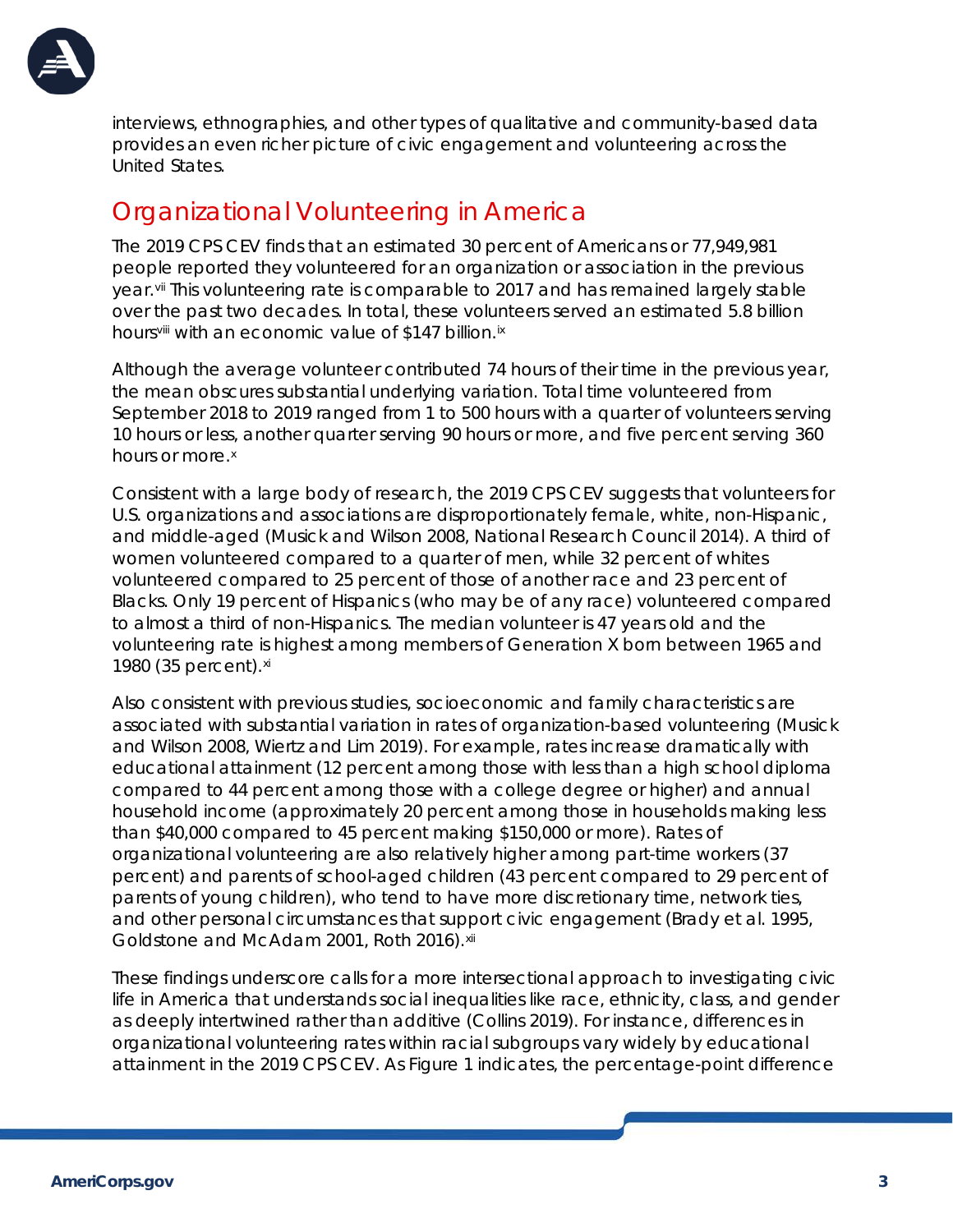

in volunteering rates between those with and without a college degree is highest among whites (23 percent), then declines to 19 percent among Blacks and 15 percent among those of another race.



Figure 2 suggests a similar pattern except the percentage-point difference in organizational volunteering rates between those with and without a college degree is about the same for people who are and are not of Hispanic origin.



These types of patterns raise broader questions about the complex drivers of variation in organization-based volunteering rates and the distinction between volunteering and professional development.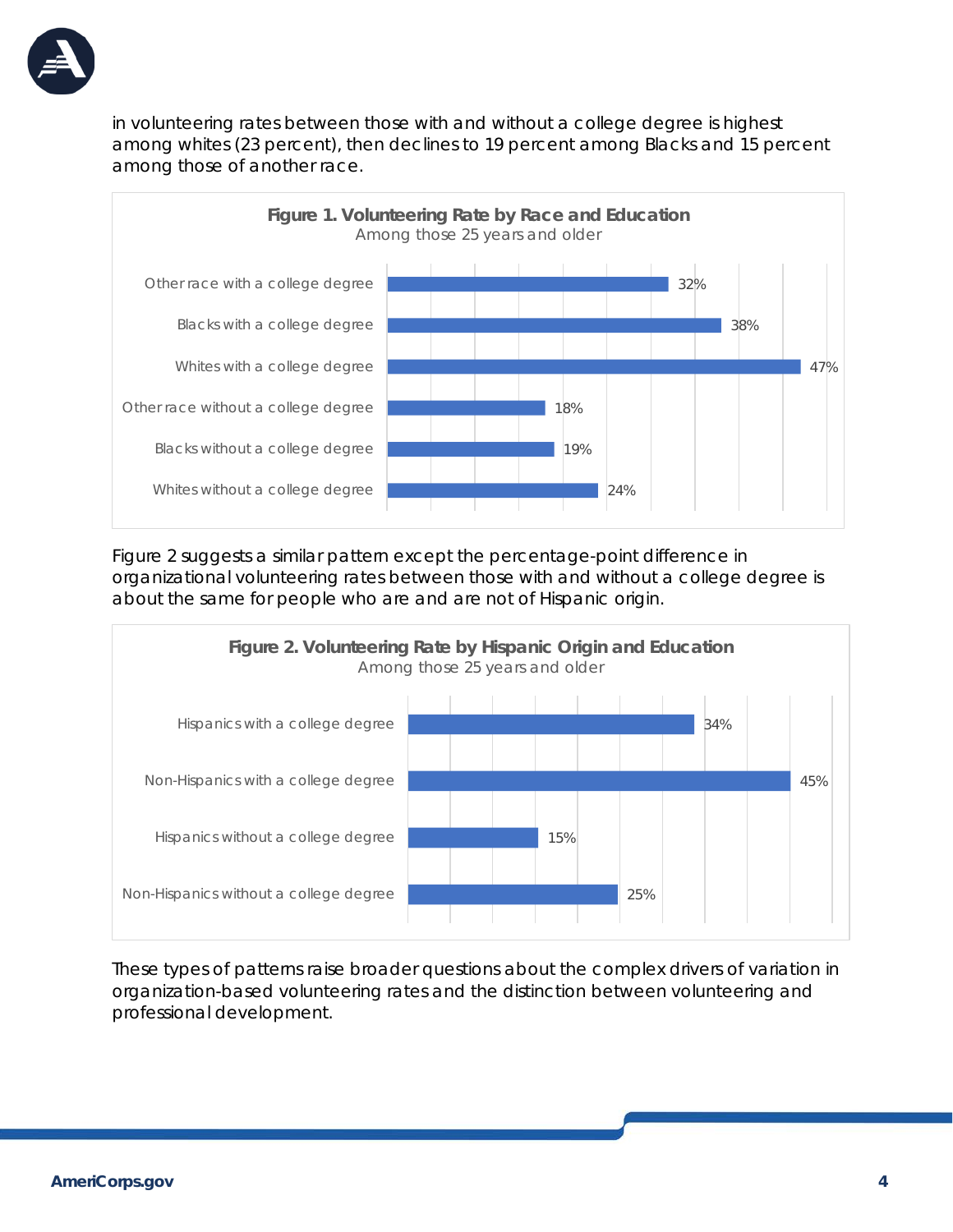

## The Multidimensional Nature of Civic Engagement

Historically, organizational volunteering has received the lion's share of attention in policy debates about national service. Yet the 2019 CPS CEV echoes a growing body of AmeriCorps-funded research that it represents only one dimension of a much larger array of civic activity in the U.S.

Some types of civic engagement are more institutionally oriented. For example, 53 percent of eligible voters participated in local elections and half of Americans donated to a non-political group between September 2018 and 2019. As Figure 3 indicates, others are more informal. In the 2019 CPS CEV, 70 percent of Americans had conversations with their neighbors and 29 percent discussed political, societal, or social issues with neighbors at least once in the past year. About half exchanged favors with their neighbors and 21 percent participated in a local effort to do something positive for their community.



Civic engagement scholars have historically conceptualized informal helping and formal volunteering as distinct (Crittenden et al. 2020, Tang et al. 2010), yet the 2019 CPS CEV data suggests a positive – albeit weak – relationship between these constructs that persists across racial, ethnic, and educational attainment subgroups. xili Our exploratory analysis of how various measures in the CPS CEV cluster together finds that measures as diverse as informal helping, organization-based volunteering, public meeting attendance, and consumer activism share a common underlying construct.<sup>[xiv](#page-11-0)</sup> In short, deeper analysis of the multidimensional nature of civic engagement is clearly needed.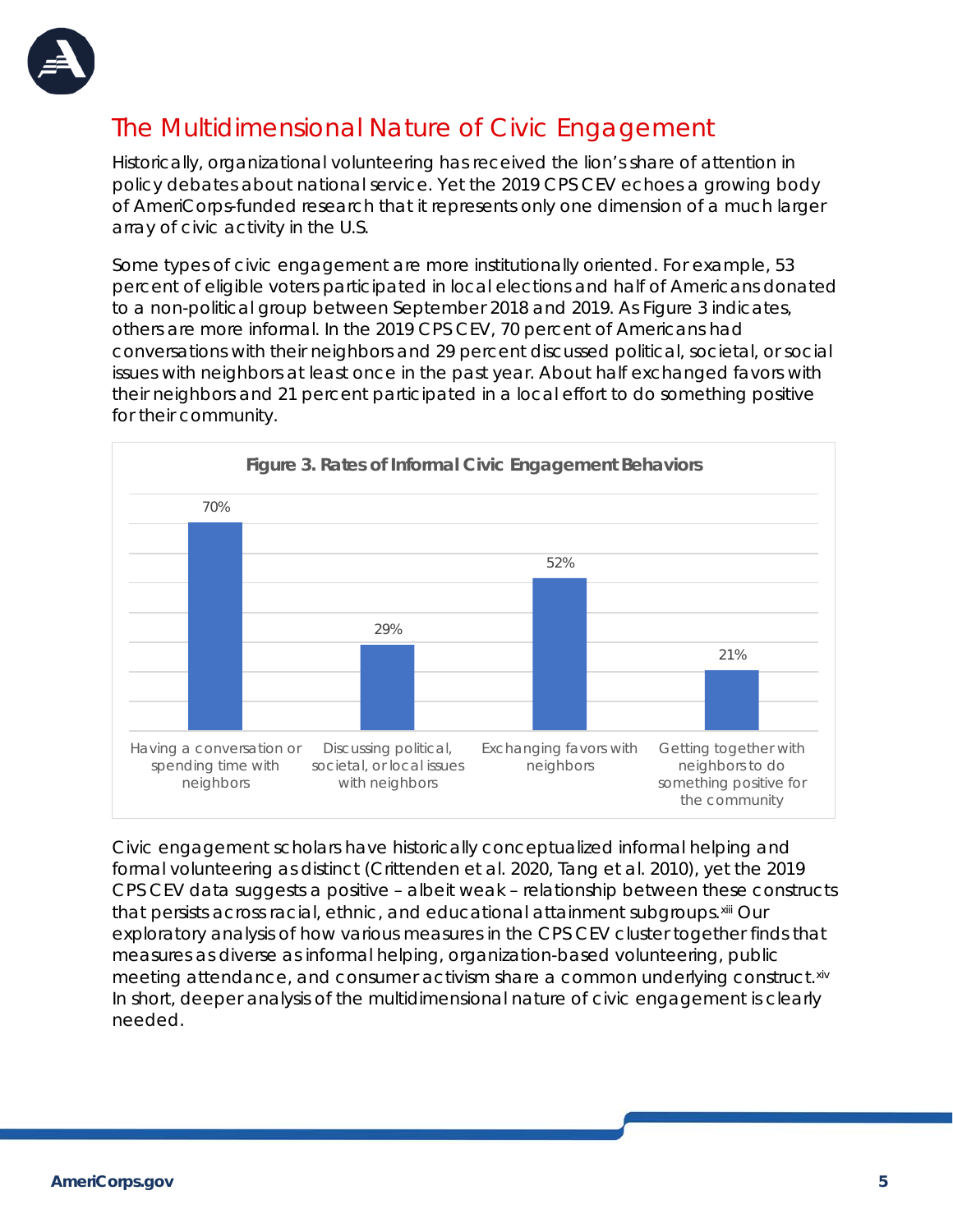

## Opportunities for Future Research

These top-level findings from the 2019 CPS CEV shed light on several questions of interest to researchers, policymakers, and the public. They also point toward several issues that warrant further investigation. For example:

- Who are the "supervolunteers" who contribute such significant amounts of time to organizations and associations? Prior research has largely treated volunteering as a binary variable, but considerable variation in total hours volunteered suggests a more complex approach is warranted.
- How do pathways and barriers to various types of civic engagement vary by education, race, income, age, and geography?
- What are the implications of these questions for recruitment into national service programs and goal-setting?

The most recent wave of data collected in September 2021 also offers unique opportunities to examine the impacts of COVID-19 and policy interventions on America's civic health. For example: How have social distancing and quarantine guidelines affected organization-based volunteering? Are significant investments in AmeriCorps through the American Rescue Plan evident in localized civic engagement behavior? To what extent does volunteering provide pathways to employment (Spera et al. 2013) for communities disproportionately impacted by the pandemic-induced recession? Two new questions designed to facilitate the transition between the core CPS labor force module and the CEV will also shed light on methodological issues related to response and drop-off rates and the relationship between work and civic life.[xv](#page-11-1) 

The AmeriCorps Office of Research and Evaluation anticipates the possibility of revising the survey instrument again in 2023 based on lessons learned from the 2021 administration. For example, we are thinking about key questions like the following:

- Are we learning anything from research at the subnational and local levels that warrant inclusion in this national survey?
- Do Americans conceptualize national service as a form of volunteering or professional development?
- How do the spheres of work, civic engagement, and family intersect and inform each other over the life course?

As the National Research Council (2014:15) writes, civic engagement and social cohesion "can be powerful drivers affecting the quality of life among a community's, a city's, or a nation's inhabitants and their ability to achieve both individual and societal goals." With the unprecedented challenges facing America at this moment, studying and strengthening our civic infrastructure is more urgent than ever.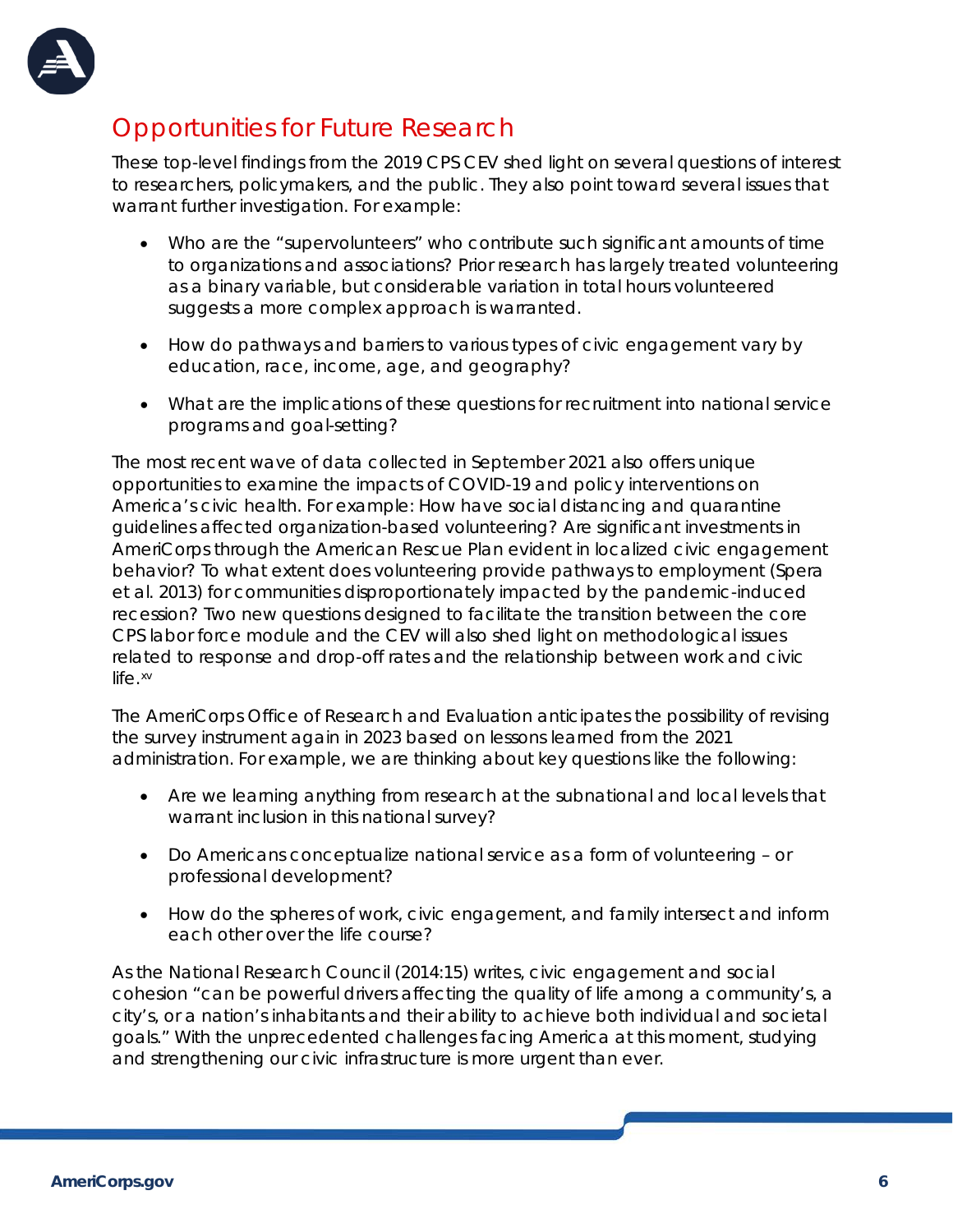

#### References

- Benenson, Jodi, Felicia M. Sullivan, and Noorya Hayat. 2016. "Does AmeriCorps Impact Nonprofit Sector Employment Prospects for Young People? A Field Experiment." Paper presented at the November 2016 Annual Meeting of the Association for Research on Nonprofit Organizations and Voluntary Action in Washington, DC.
- Brady, Henry, Sidney Verba and Kay Lehman Schlozman. 1995. "Beyond SES: A Resource Model of Political Participation." *The American Political Science Review* 89(2):271-294.
- CIRCLE, Center for Information & Research on Civic Learning and Engagement. 2021. "Study: Does National Service Experience Improve a Young Person's Job Prospects?" Research brief 16 March. Tisch College, Tufts University. Available at [https://circle.tufts.edu/latest-research/study-does-national-service-experience](https://circle.tufts.edu/latest-research/study-does-national-service-experience-improve-young-persons-job-prospects)[improve-young-persons-job-prospects.](https://circle.tufts.edu/latest-research/study-does-national-service-experience-improve-young-persons-job-prospects)
- Collins, Patricia Hill. 2019. *Intersectionality as Critical Social Theory*. Durham: Duke University Press.
- Crittenden, Jennifer, Sandy Butler, Nicholas Silver, Abbie Hartford, and Rachel Coleman. 2020. "Juggling Multiple Roles: An Examination of Role Conflict and Its Relationship to Older Adult Volunteer Satisfaction and Retention." *Maine Center on Aging Research and Evaluation.* Brief Report 43.
- Erikson, Kai. 1976. *Everything in its Path: Destruction of Community in the Buffalo Creek Flood.* New York: Simon and Schuster.
- Goldstone, Jack and Doug McAdam. 2001. "Contention and Demographic and Life-Course Context." Pp. 195-221 in *Silence and Voice in the Study of Contentious Politics* edited by Aminzade et al. Cambridge: Cambridge University Press.
- Holt-Lunstad, Julianne, Timothy Smith, and J. Bradley Layton. 2010. "Social Relationships and Mortality Risk: A Meta-Analytic Review." *PLOS Medicine* 7(7):e1000316.
- Klinenberg, Eric. 2015. *Heat Wave: A Social Autopsy of Disaster in Chicago*, 2nd edition. Chicago: The University of Chicago Press.
- Konrath, Sara, Xiao Han, Xiaonan Kou, and Una Osili. 2020. "Predictors of Youth Volunteering and Charitable Giving: An Ecological Systems Approach." Draft manuscript (under review).
- Lang, R.E. and Hornburg, S.P. 1998. "What is social capital and why is it important to public policy? *Housing Policy Debate 9(1):1-16.*
- Musick, Marc and John Wilson. 2008. *Volunteers: A Social Profile*. Bloomington and Indianapolis: Indiana University Press.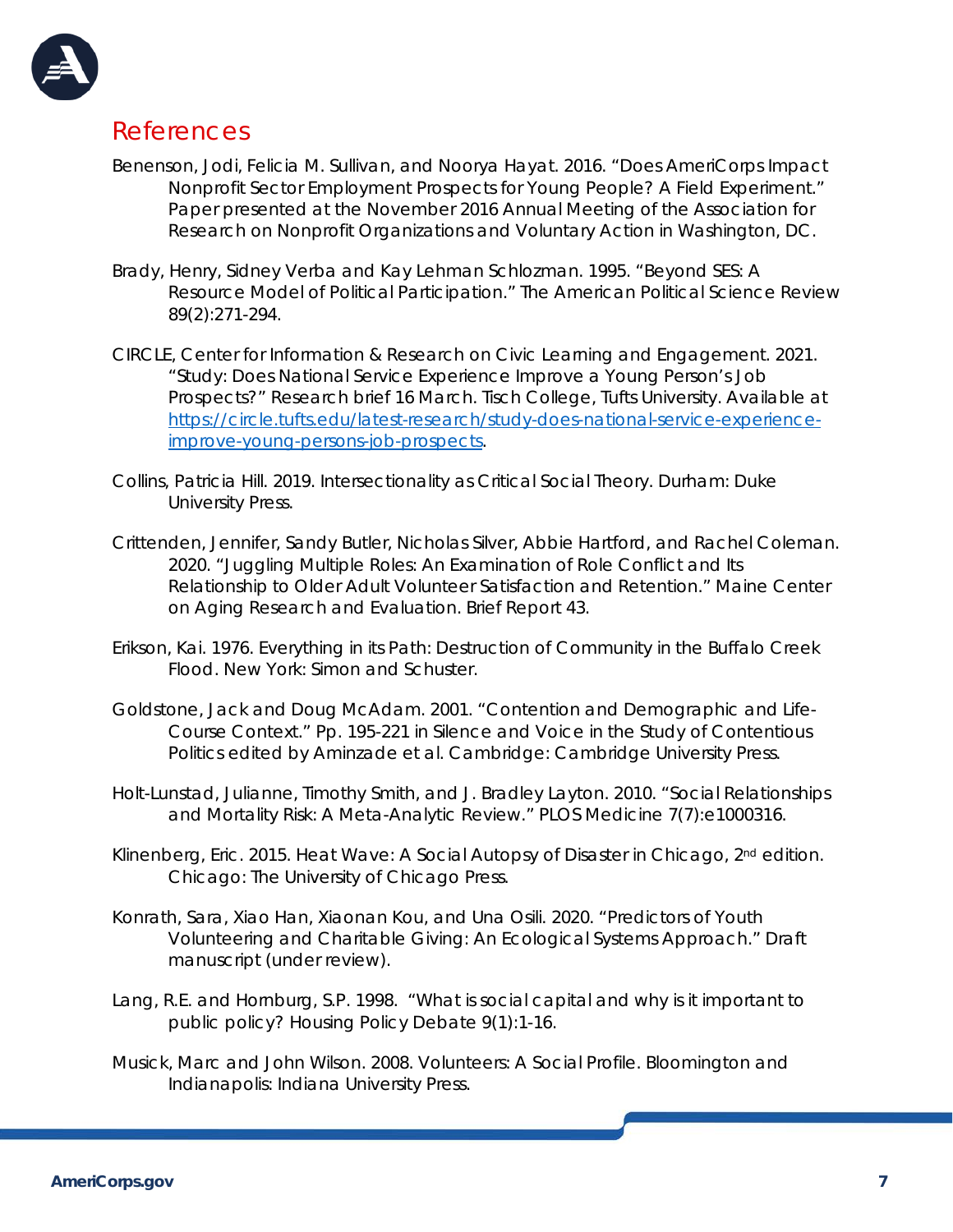

- National Research Council. 2014. *Civic Engagement and Social Cohesion: Measuring Dimensions of Social Capital to Inform Policy*. Washington, DC: The National Academies Press.
- Nesbit, Rebecca, Laurie Paarlberg, Ryan Moss, and Su Young Choi. "The Moderating Effect of Rurality on the Incidence and Intensity of Volunteering." Paper presented at the 2018 ARNOVA Research Conference in Austin.
- Roth, Silke. 2016. "Professionalization and Precariousness: Perspectives on the Sustainability of Activism in Everyday Life." *Interface* 8(2):29-58.
- Sampson, Robert J., Stephen W. Raudenbush, and Felton Earls. 1997. "Neighborhoods and Violent Crime: A Multilevel Study of Collective Efficacy." *Science* 277(5328):918-924.
- Spera, Christopher, Robin Ghertner, Anthony Nerino, and Adrienne DiTommaso. 2013. "Volunteering as a Pathway to Employment: Does Volunteering Increase Odds of Finding a Job for the Out of Work?" Report by the Office of Research and Evaluation, Corporation for National and Community Service: Washington, DC.
- Tang, Fengyan, Nancy Morrow-Howell, and Eunhee Choi. 2010. "Why Do Older Adult Volunteers Stop Volunteering?" *Aging and Society* 30(5):859-878.

Tocqueville, Alexis de. 1839. *Democracy in America*. New York: George Adlard.

- Turley, Ruth N. López, Adam Gamoran, Alyn Turner McCarty, and Rachel Fish. 2017. "Reducing Children's Behavior Problems through Social Capital: A Causal Assessment." *Social Science Research* 61:206-217.
- Velasco, Kristopher, Pamela Paxton, Robert Ressler, Inbar Weiss, and Lilla Pivnick. 2018. "Do National Service Programs Improve Subjective Well-Being in Communities?" *The American Review of Public Administration* 49(3):275-291.
- Whitsett, Andrea, David Schlinkert, and Sofia Mastikhina. 2018. "The AmeriCorps Experience: Transformation through Service." Arizona State University Morrison Institute for Public Policy. Report to the Corporation for National and Community Service. Available at [https://morrisoninstitute.asu.edu/content/americorps](https://morrisoninstitute.asu.edu/content/americorps-experience-transformation-through-service)[experience-transformation-through-service.](https://morrisoninstitute.asu.edu/content/americorps-experience-transformation-through-service)
- Wiertz, Dingeman and Chaeyoon Lim. 2019. "The Civic Footprints of Labor Market Participation: Longitudinal Evidence from the United States, 2002-2015." *Social Forces* 97(4):1757-1784.
- Wray-Lake, Laura and Laura Abrams. 2020. "Pathways to Civic Engagement Among Urban Youth of Color." *Monographs of the Society for Research in Child Development* 85(2):7-154.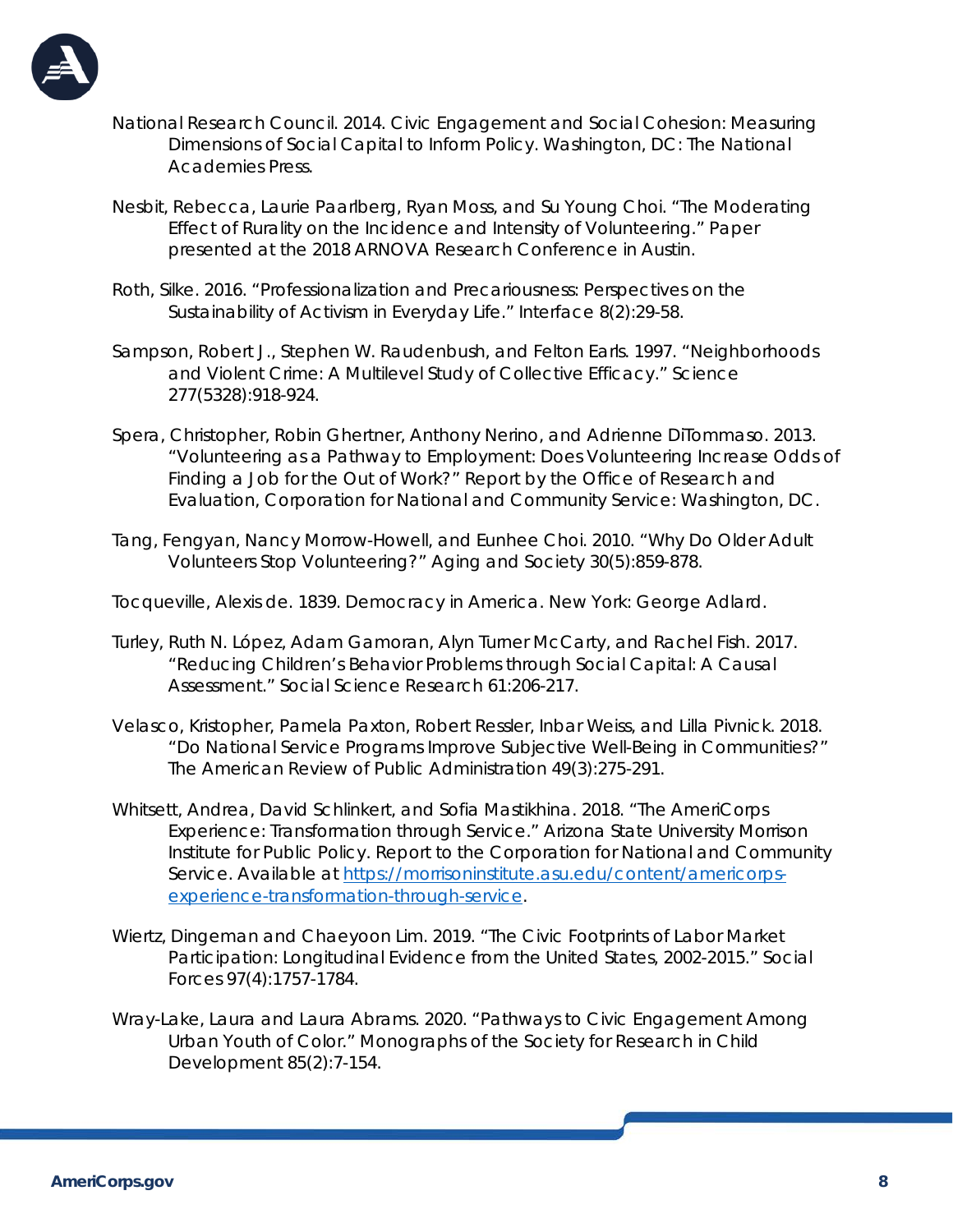<span id="page-10-0"></span>

i "Civic infrastructure" is defined as the "invisible structures and processes through which the social contract is written and rewritten in communities," "the formal and informal processes and networks through which communities make decisions and solve problems", or "the network that exists among local groups such as community development corporations (CDCs), foundations, other nonprofits, local governments, public housing authorities, businesses, and voluntary associations." (Lang and Hornburg 1998).<br>ii The CPS Volunteer Supplement was administered annually in September from 2002-15. The CPS

<span id="page-10-1"></span>Civic Engagement Supplement was administered in November 2008, 2010, 2011, and 2013. The CPS Civic Engagement and Volunteering Supplement (CPS CEV), which merged and consolidated these two questionnaires, was administered in September 2017, 2019, and 2021.

<span id="page-10-2"></span>The CPS CEV has also been known as the CPS Volunteering and Civic Life Supplement. iii The CPS also provides fairly reliable estimates for the twelve largest Metropolitan Statistical Areas (MSAs). For details, see [https://www.census.gov/programs-surveys/cps/about.html.](https://www.census.gov/programs-surveys/cps/about.html)<br>iv The Civic Engagement and Volunteering (CEV) supplement has also been referred to as the

<span id="page-10-3"></span>supplement on Volunteering and Civic Life in America (VCLA).

<span id="page-10-4"></span>v See [https://americorps.gov/partner/how-it-works/research-evaluation.](https://americorps.gov/partner/how-it-works/research-evaluation)<br>vi These research grantees build on numerous social science and policy studies that use CPS

<span id="page-10-5"></span>data to investigate the relationship between volunteering and employment. See, for example, a CNCS report titled "Volunteering as a Pathway to Employment" (Spera et al. 2013) and Wiertz and Lim (2019).

<span id="page-10-6"></span>vii All figures reported here are weighted to account for the random selection of eligible

<span id="page-10-7"></span>respondents and missing data due to nonresponse.<br>iii Total hours served nationally calculated by multiplying weighted average of hours served per volunteer (74.32) by total estimated number of volunteers nationally (77,949,982) = 5,793,524,025 hours.

<span id="page-10-10"></span><span id="page-10-9"></span><span id="page-10-8"></span>ix Based on Independent Sector's estimate that the average value of a volunteer hour was \$25.43 in 2019 (see [https://independentsector.org/news-post/new-value-volunteer-time-2019/\)](https://independentsector.org/news-post/new-value-volunteer-time-2019/). x Those who served 500 hours in the previous year represent 3.5 percent of all volunteers. This group is more likely to be older and outside the labor force relative to volunteers overall. xi By comparison, 30 percent of Baby Boomers, 28 percent of Generation Z and Millennials, and 25 percent of Silent Generation or older volunteered. Generational cohorts are defined based on thresholds from the Pew Research Center (see [https://www.pewsocialtrends.org/essay/on](https://www.pewsocialtrends.org/essay/on-the-cusp-of-adulthood-and-facing-an-uncertain-future-what-we-know-about-gen-z-so-far/)[the-cusp-of-adulthood-and-facing-an-uncertain-future-what-we-know-about-gen-z-so-far/\)](https://www.pewsocialtrends.org/essay/on-the-cusp-of-adulthood-and-facing-an-uncertain-future-what-we-know-about-gen-z-so-far/). In 2019, members of Generation Z (born after 1996) were 22 years old or younger, Millennials (born 1981 to 1996) were aged 23 to 38, members of Generation X (born 1965 to 1980) were aged 39 to 54, and Baby Boomers (born 1946 to 1964) were aged 55 to 73. Since topcoding made it impossible to differentiate between members of the Silent (born 1928 to 1945) and Greatest Generations (born 1901 to 1927), all respondents aged 74 or older in 2019 were coded as "Silent Generation or older."

<span id="page-10-11"></span>xii Overall, parents of children under 18 years also volunteer at a higher rate (39 percent) than those who are not a parent of children under 18 (27 percent). Those who are employed full-time volunteer at a relatively higher rate (31 percent) than those who are not in the labor force (27 percent) or unemployed (24 percent).

<span id="page-10-12"></span>xiii The Pearson correlation coefficient, a common measure of the strength of a statistical relationship between variables, is 0.2541 for organizational volunteering and exchanging favors with neighbors at least once in the past year and significant at the 5 percent level. Typically, a Pearson correlation coefficient between 0 and 0.3 implies a positive but weak relationship. The correlation remains positive, weak, and statistically significant when we restrict the analysis to racial and subgroups and respondents with versus without a college degree.